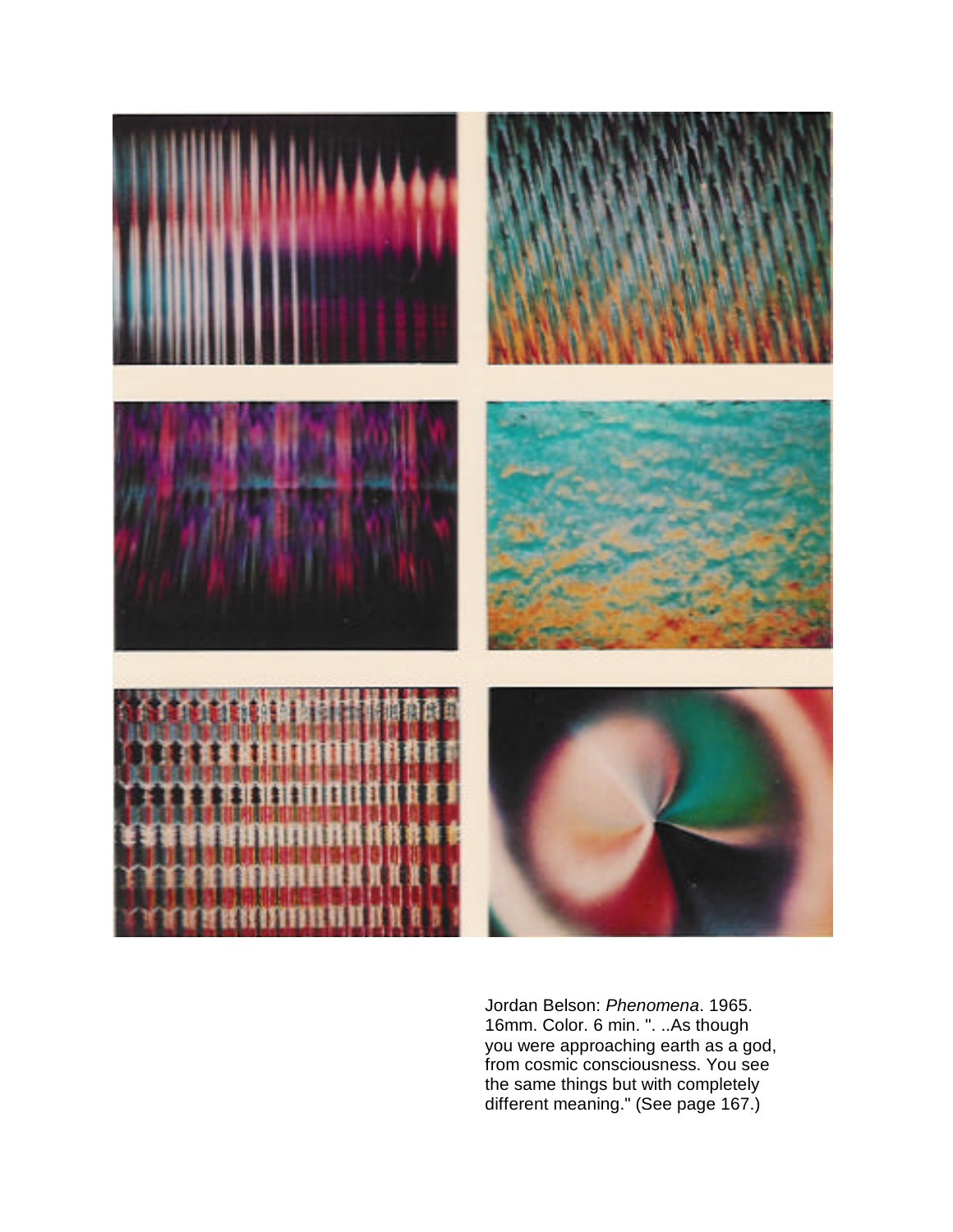

Jordan Belson: *(Left column) Samadhi*. 1967. 16mm. Color. 6 min. *(Right column) Momentum*. 16mm. Color. 6 min. "I first have to see the images somewhere: within or without or somewhere. I mean I don't make them up . . . in a sense everything I've learned in life has been through my efforts to find out what these things mean." (See pages 171,176.)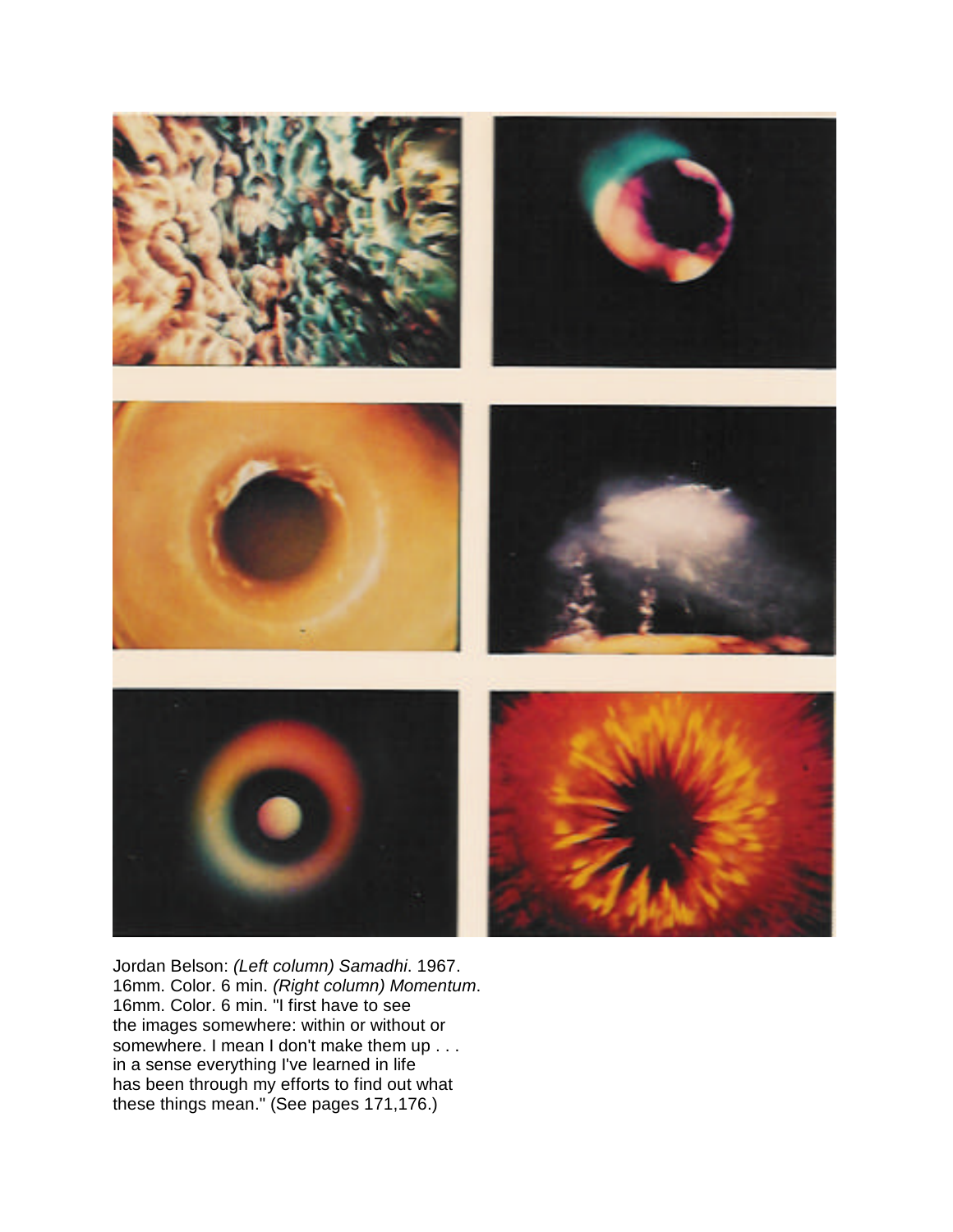

John Whitney: *Permutations*. 1967. 16mm. Color. 8 min. "The parallel is with counterpoint or polyphonic musical phenomena. Should it be called polygraphic phenomena?" (See page 215.)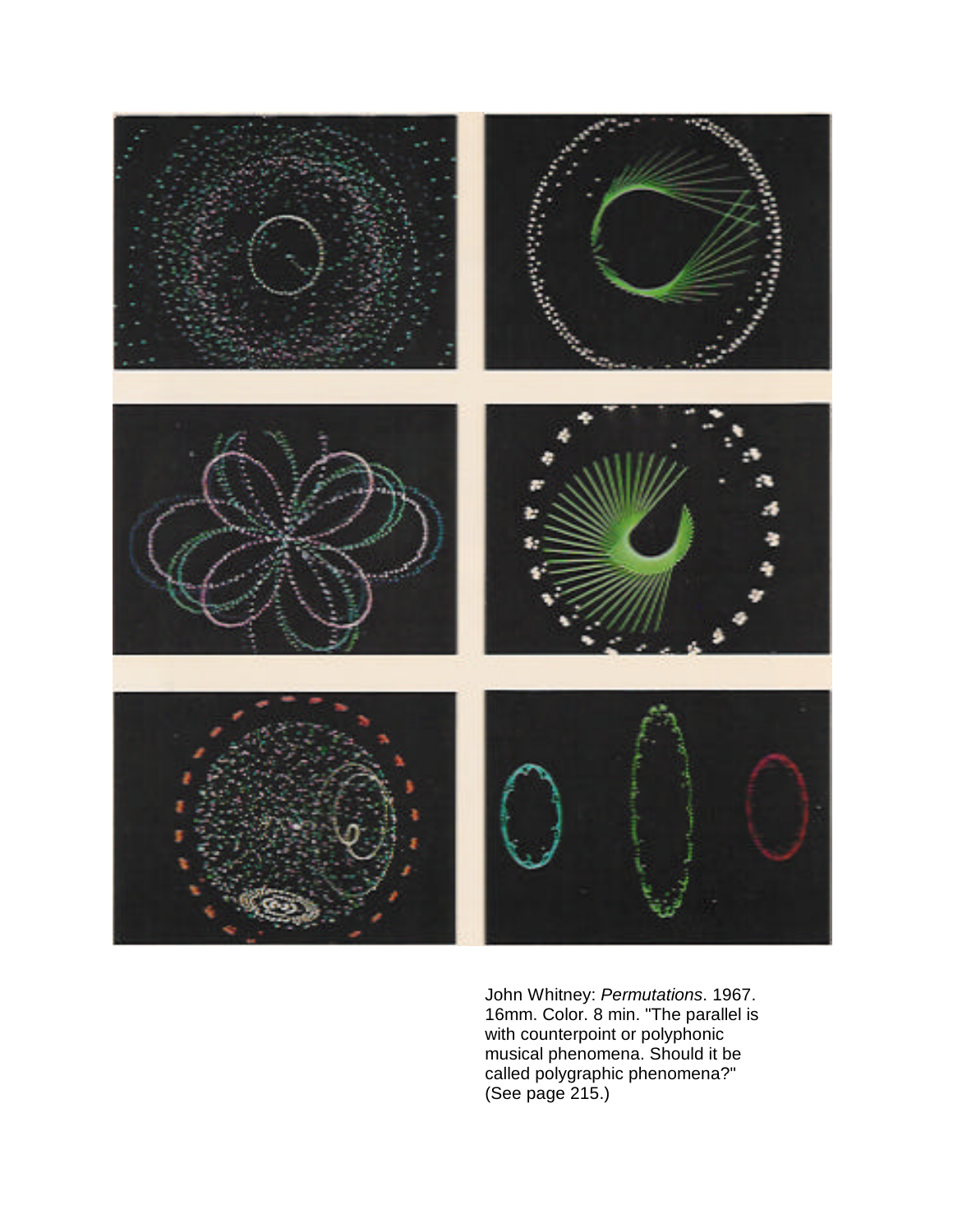

John Whitney: *Permutations*. 1967. 16mm. Color. 8 min. "So I ask myself what can be essentially the image of time for the eye to perceive?" (See page 215.)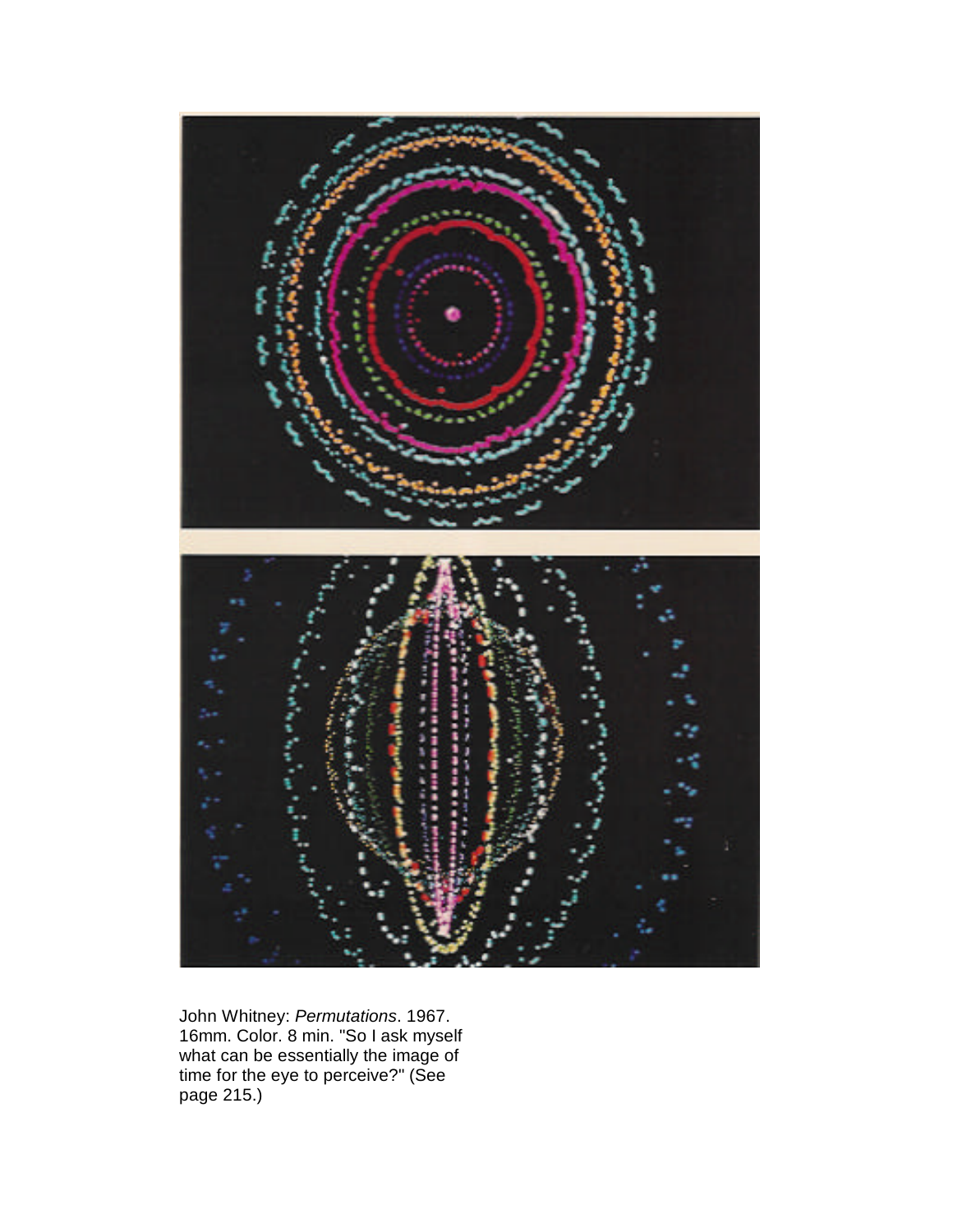

A selection of images from John Whitney, Jr.'s, triple-projection computer film. 1967. 16mm. Color. 17 min. (See page 231.)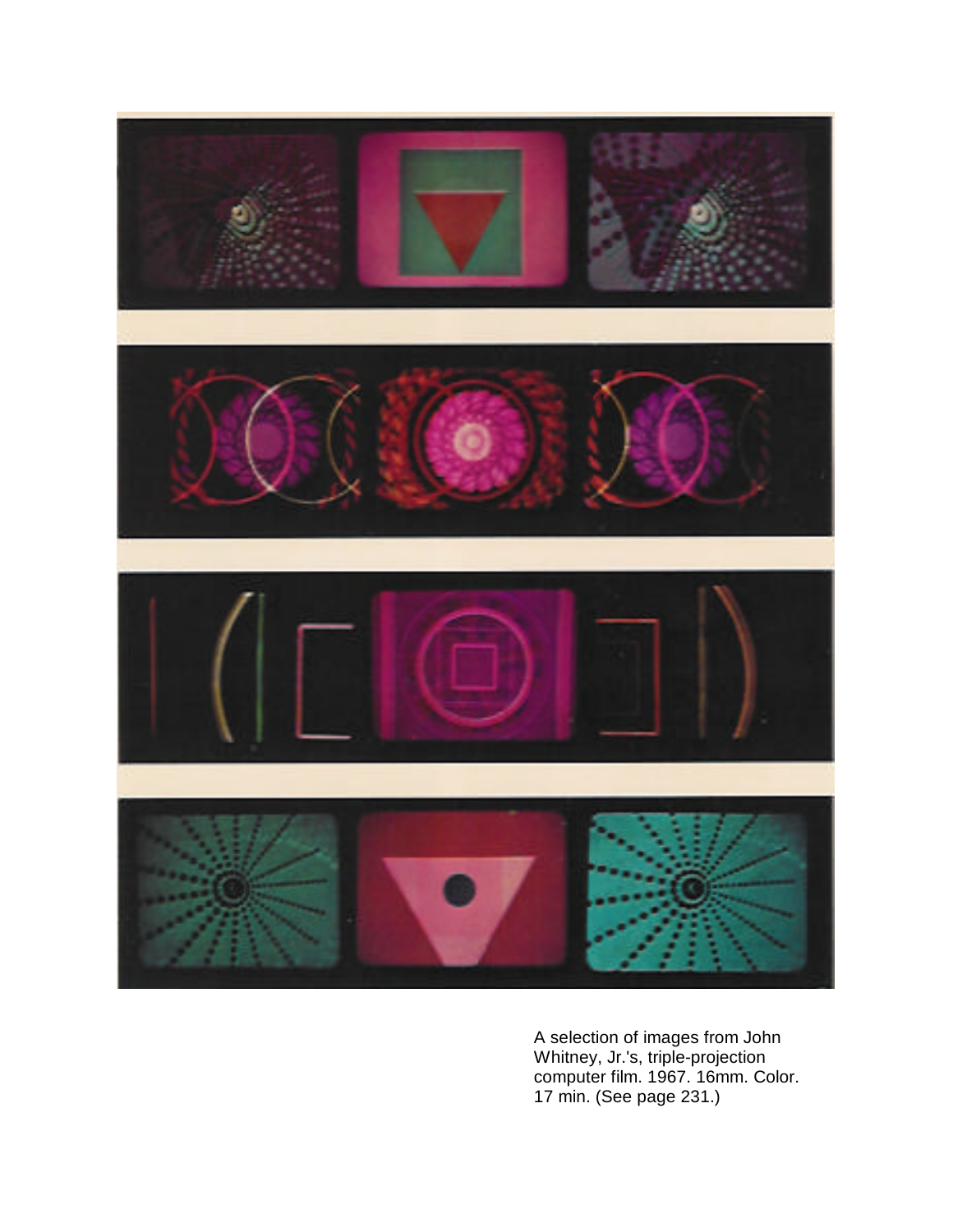

John Stehura: *Cybernetik* 5.3.1965-69. 16mm. Color. 8 min. "It creates an overwhelming atmosphere of some mysterious transcendental intelligence at work in the universe . . . as though one were peering into a new dimension of existence." (See page 239.)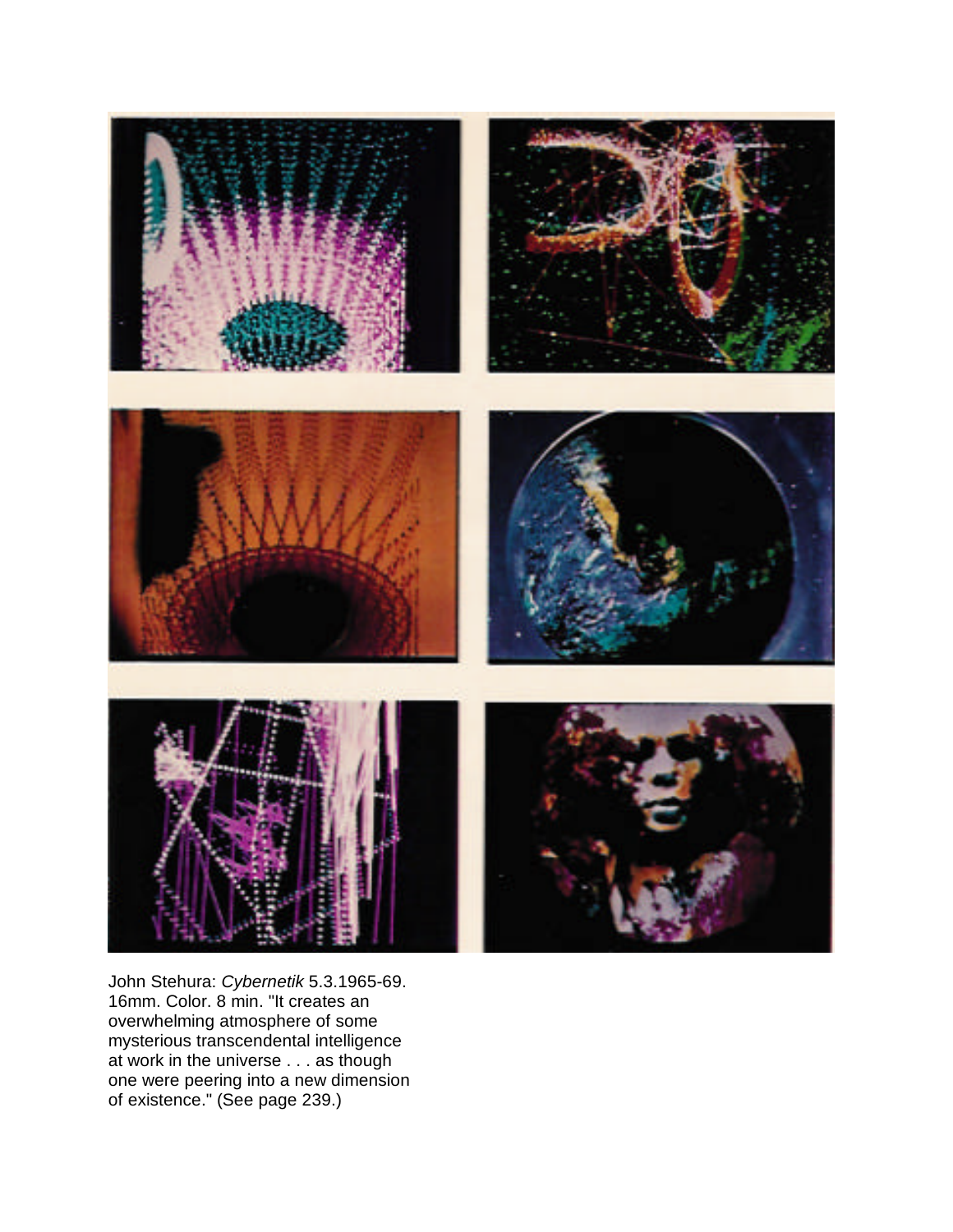

Terry Riley and Arlo Acton: *Music With Balls.* 1969. Hi-Band Color VTR. 15 ips. 23 min. "A rich mantra of color, sound, and motion. . . phantasmagoric convolutions of spatial dimensions." (See page 293.)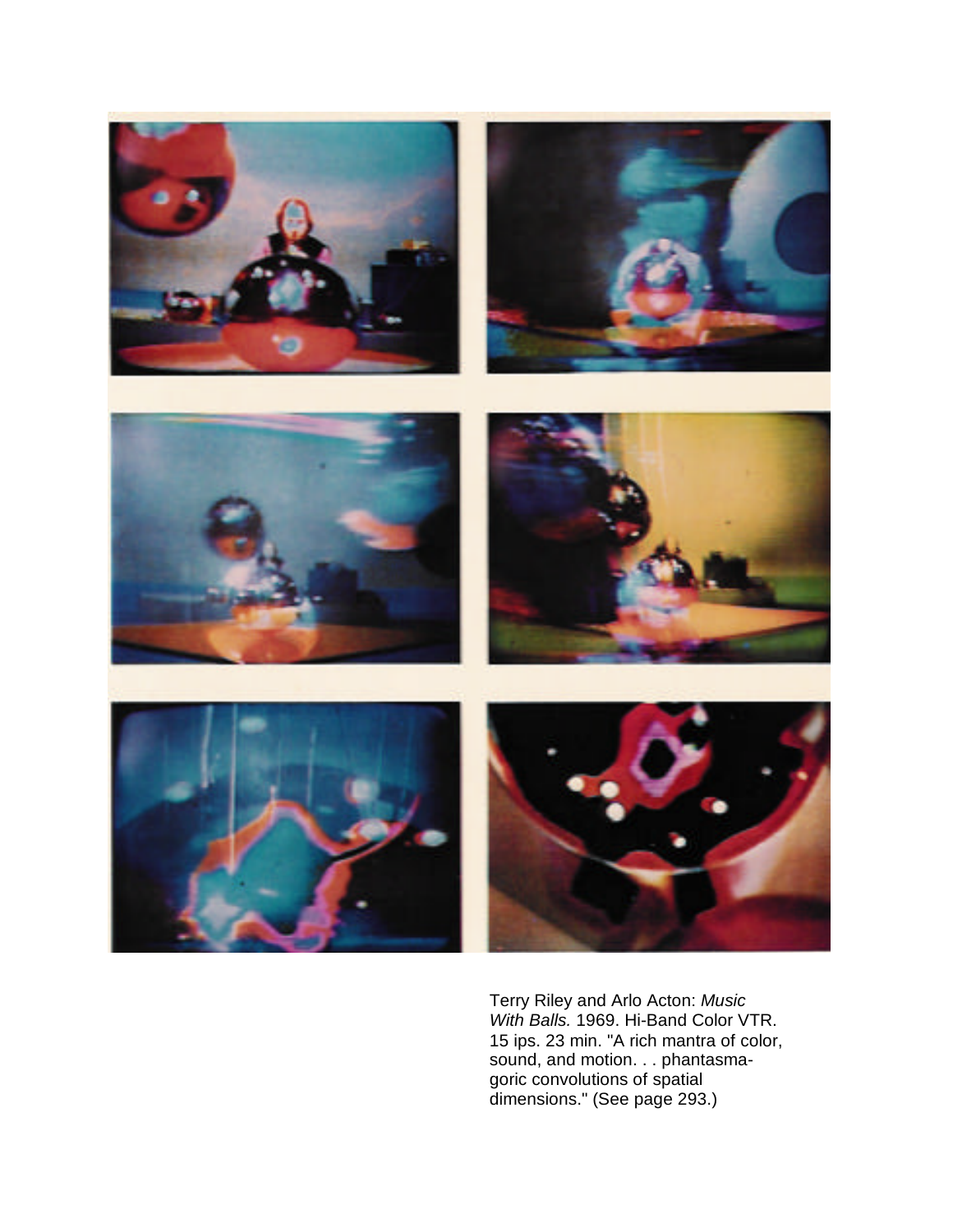

Philip Makanna: *The Empire of Things*. 1969. Hi-Band Color VTR. 15 ips. 20 min. "Haikuesque impressions of things observed, events remembered, nightmares experienced . . . the sky bursts in spectral madness." (See page 295.)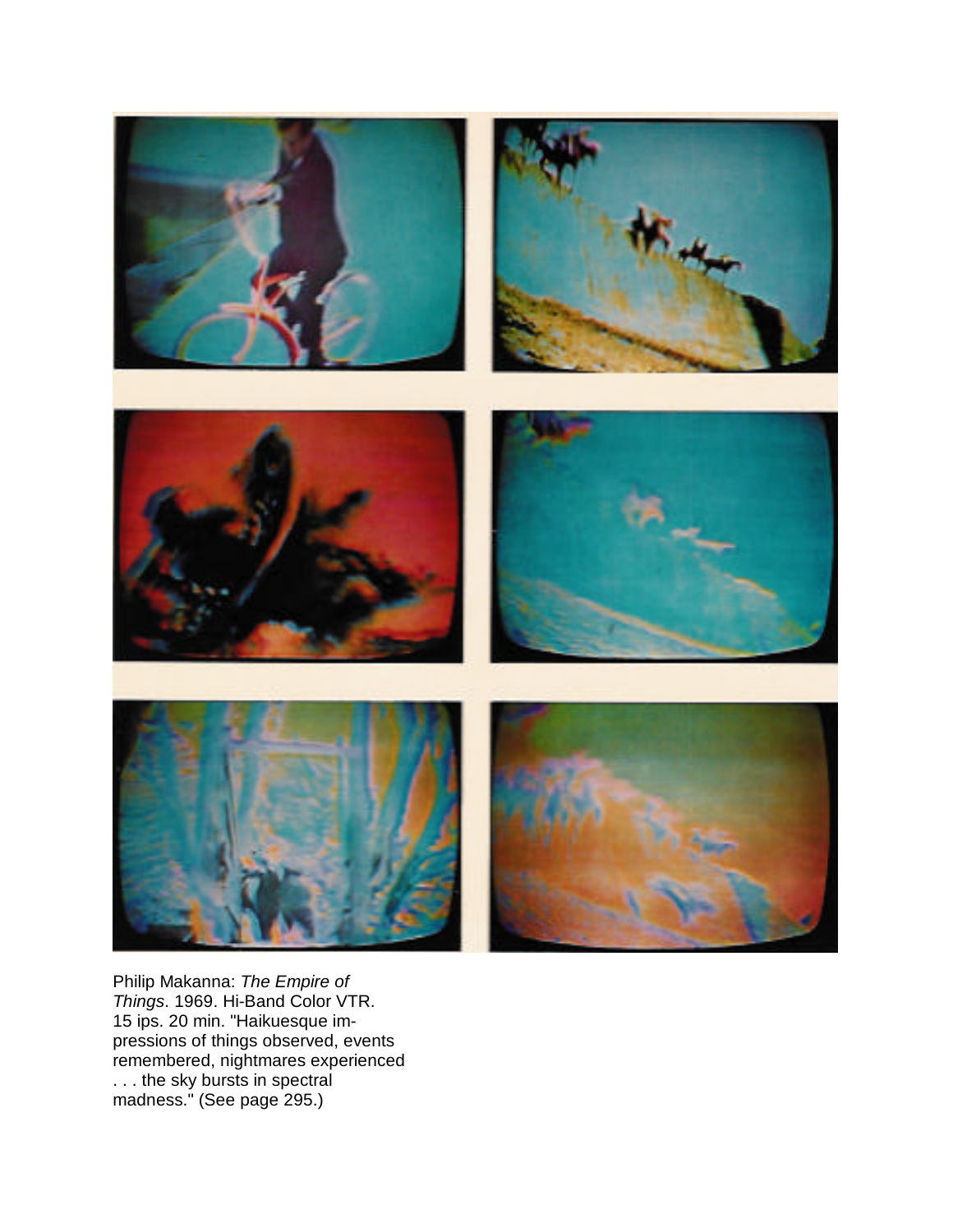

James Seawright: *Capriccio for TV.* 1969. Hi-Band Color VTR. 15 ips. 5 min. "It was possible to see two images of the same figure performing the same action at different stages in different colors." (See page 301.)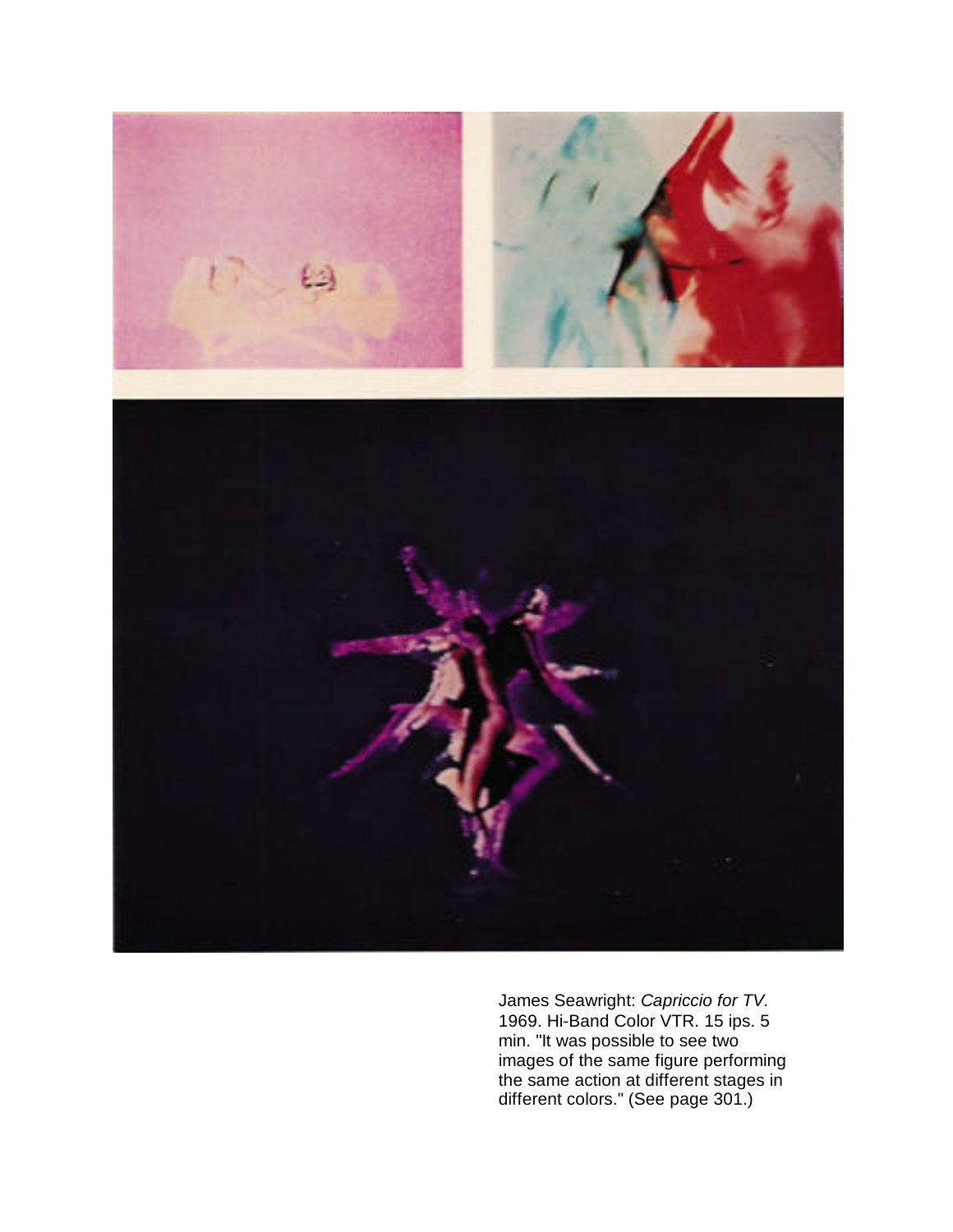

Three experiments with the color cathode tube by Korean artist Nam June Paik. "It's so cool," he says. "It's like going to the moon." Photos: Paul Wilson. (See page 303.)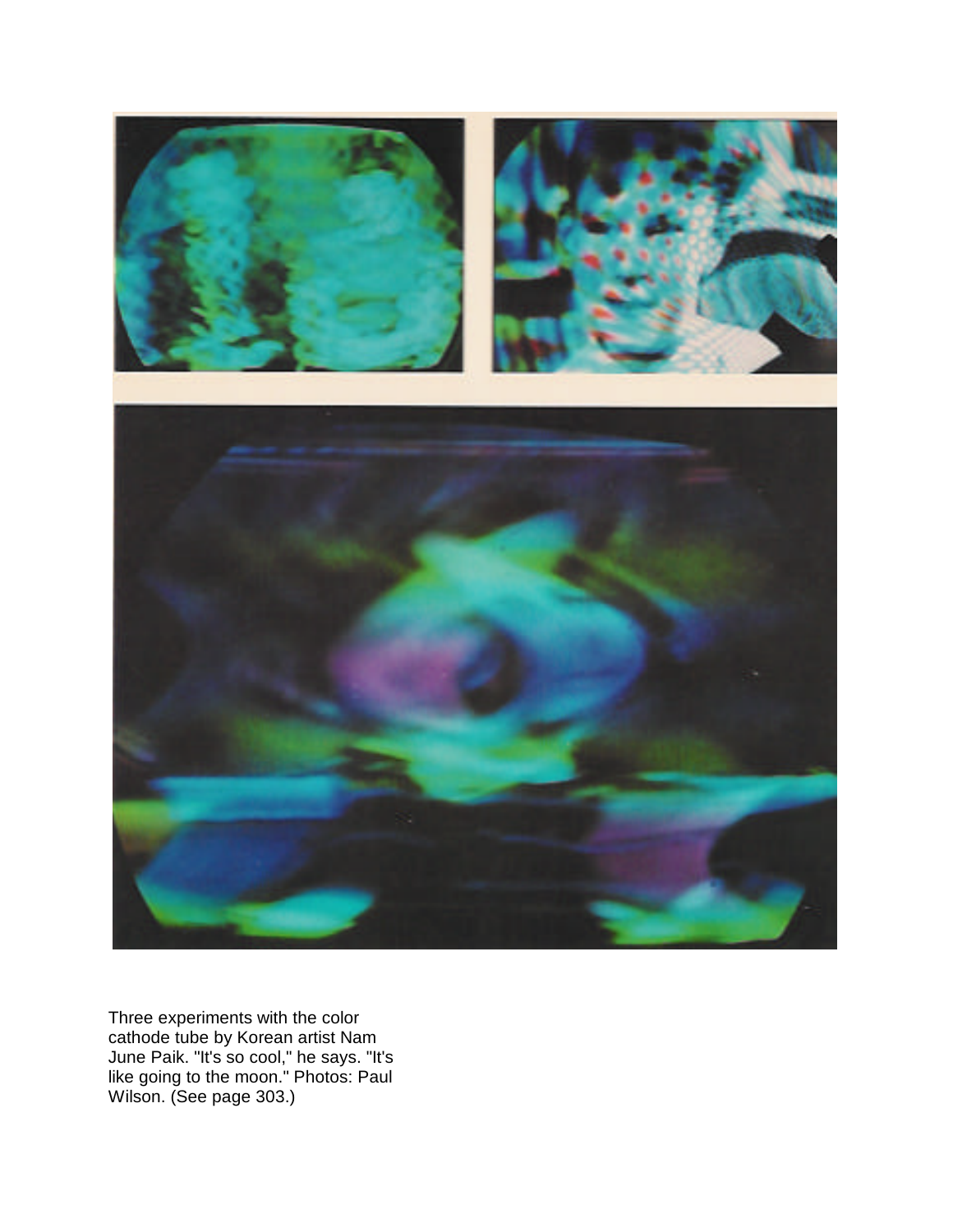

Scott Bartlett: *OFFON*. 1967. VTR/ 16mm. film. Color. 10 min. Spectral breakdown and videographic metamorphosis. (See page 318.)